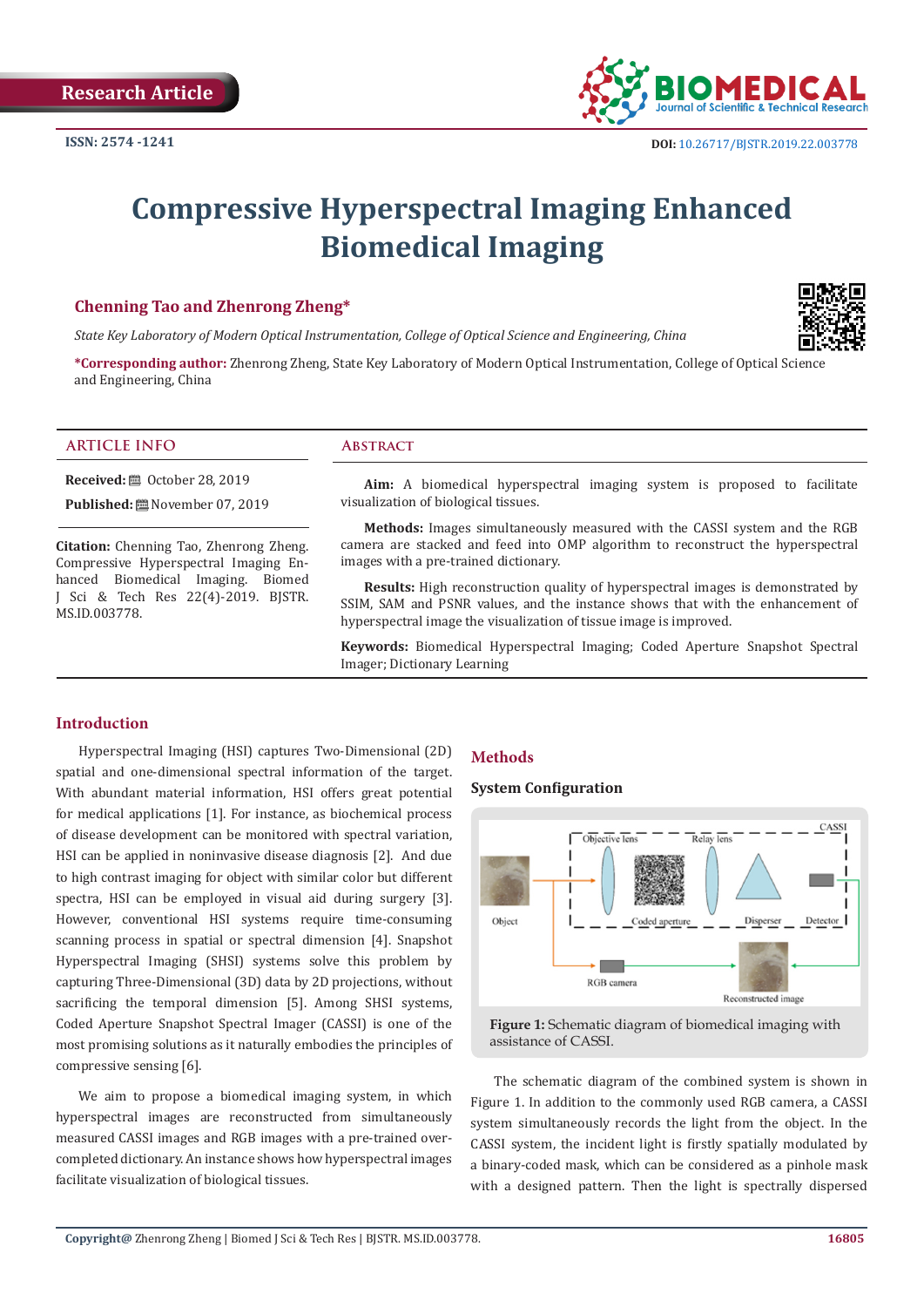by a dispersive element along certain spatial dimension, and finally integrated on the detector. The coded measurements are mathematically equivalent to compressive projections in compressive sensing, which enables the 3D data to be reconstructed from 2D projections by solving an inverse problem.

#### **Reconstruction Algorithm**

Supposing the input signal  $f$  is sparse in some domain by the transform  $f = \Psi \theta$ , where  $\Psi$  is the inverse sparse transform and  $\theta$ is the vector composed of coefficients after the sparse transform, the reconstruction of CASSI can be described by the optimization problem

$$
\hat{f} = \psi \arg \min_{\theta} \left[ \left\| g - H \psi \theta \right\|_{2}^{2} + \tau \left\| \theta \right\|_{1} \right] \tag{1}
$$

where  $g$  is the compressive sensed data. H is the system matrix denoting the sensing process of the CASSI system, and  $\tau$  is the tuning parameter.

A dictionary-based method is adopted in the reconstruction of hyperspectral images from CASSI projections and RGB measurements. To keep the consistency of the reconstruction, images from the CASSI system and the RGB camera are stacked and feed into the reconstruction algorithm. An over-completed hyperspectral dictionary is trained with a hyperspectral image database by KSVD in prior to reconstruction [7]. By simply combining the system matrices of the CASSI system and the RGB camera, the secondary dictionary is obtained. Then Orthogonal Matching Pursuit (OMP) algorithm is applied to solve the optimization problem [8].

#### **Results and Discussion**

To investigate the performance of the proposed system and algorithm, the reconstruction result of the hyperspectral image from the CASSI projection and the RGB measurement, which is undertaken on a piece of pork with lean meat and fat, is shown in Figure 2b. For clear comparison, the details at the left bottom corner for both the ground truth and the reconstructed hyperspectral image are magnified and shown in Figure 2a the purple dashed boxes. As the RGB measurements are included in the compressive sensed measurements, there is only slight difference in the intuitive RGB expression for hyperspectral images of the ground truth and the reconstruction, which also indicates high spatial resolution of the reconstructed hyperspectral image. High spatial resolution can also be proved by the high structural similarity index (SSIM = 0.9670), which is usually employed to evaluate the similarity between two images in the spatial dimension. As for the spectral performance, two spatial points at lean meat area and fat area are chosen separately to show the point spectra difference, as shown in Figure 2c. The point spectra of these two points manifest that the reconstruction is less smooth than the ground truth. But the fidelity of the spectrum is still high enough for application, which well conforms to the pixel-wise low spectral angle mapper (SAM = 0.0963) value [9]. For overall performance, high peak signal-tonoise ratio (PSNR = 33.58) is realized, corresponding to relatively low reconstruction error compared with maximum intensity of the hyperspectral image.



**Figure 2:** (a) Ground truth. (b) Reconstruction result of the proposed system. (c) Point spectra of points randomly selected in (a).

The hyperspectral imaging can be employed in biomedical imaging to enhance the contrast at the tissue level. For instance, the RGB image for a piece of pork with lean meat and fat is shown in Figure 3a, and the corresponding image enhanced by hyperspectral image is shown in Figure 3b. The enhancement is realized with the pixel-wise SAM calculated with the average spectrum of the whole hyperspectral image, and different colors correspond to

different levels of SAM value. The cyan part indicates the fat area, while the green part and the red part correspond to lean meat with different density, and the magenta part at the bottom-left and the upper-right corner is the connective tissue. The colors defined with information from the hyperspectral image divide the RGB image into more detailed areas, which can function in visual enhancement in biomedical imaging.